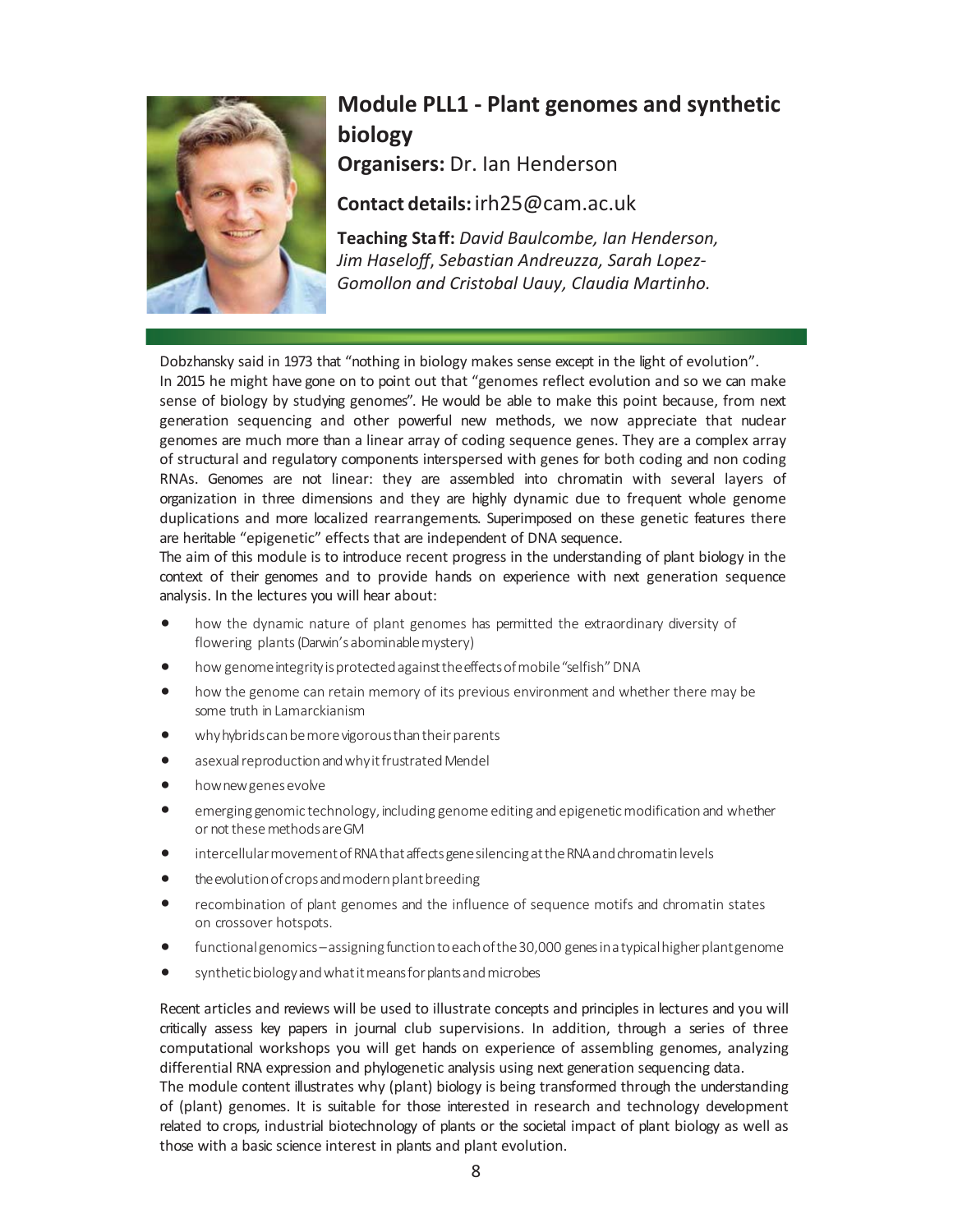

## **Module PLL2 - Responses to global change**

**Organiser:** Prof. Howard Griffiths

**Contact details:** hg230@cam.ac.uŬ

**Teaching Staff:** *Howard Griffiths, Wanne Kromdijk, Mike Harfoot, James Pearce-Higgins, Nik Cunniffe, Andrew Tanentzap* and Lynn Dicks.

*This is an interdepartmental module also available to Part II Zoology students*

Global temperature is on the increase, extreme climatic events are increasing, and the sustainability of agricultural land use and vegetation cover is being challenged; pest and pathogen impacts are exacerbated in a warming world and their spread accelerated by human interactions. The scientific challenges underpinning these dramatic changes, and our collective response, will shape your future, and that of a growing global population. The module provides a generic background to climate change adaptation and mitigation, before considering a succession of timely issues in depth.

- Global limits to growth: planetary boundary layers and their impacts in key areas of water resources, ecosystem fertilisation and greenhouse gas emissions (Andrew Tanentzap)
- Impacts of seasonality and phenological mismatch on bird population dynamics in a changing world and development of appropriate conservation practices (James Pearce-Higgins, British Trust for Ornithology)
- Forests on the edge: combined impacts drought, fire and pestilence threaten carbon sequestration whilst sustainable water use is required for crop growth around the world (Howard Griffiths)
- Use of modelling to scale physiological limitations on plant growth from leaf, via canopy, to ecosystem (Wanne Kromdijk)
- Modelling epidemiology and plant pathogen distribution in a changing world (Nik Cunniffe)
- The "Madingley Model" of ecosystems and biodiversity: development of policy from projections of biodiversity change under different scenarios of human development (Mike Harfoot, UNEP-WCMC)
- Evidence-based analyses of insect declines and invasive species: how should society respond to the need for sustainability in the face of climate change? (Lynn Dicks)